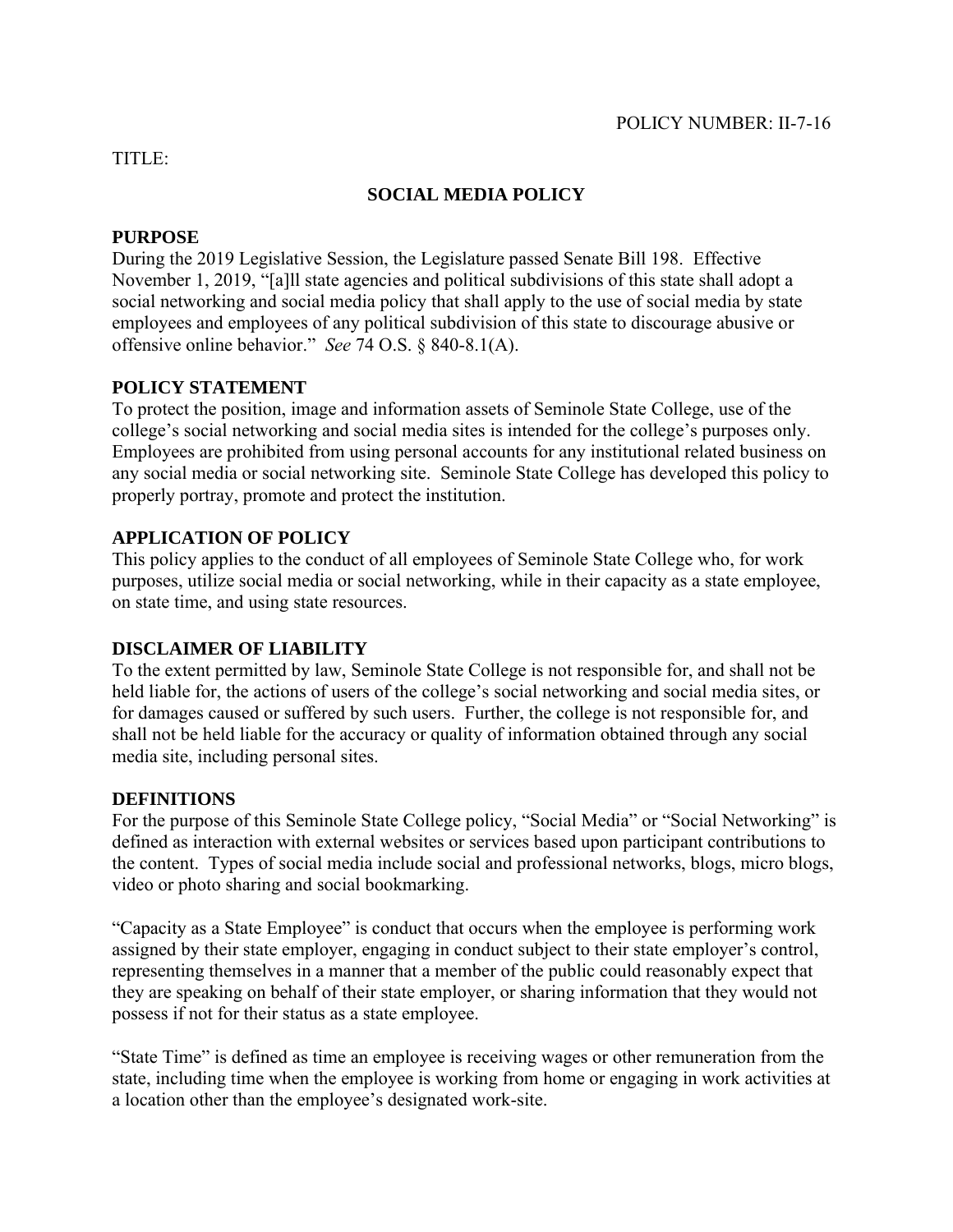"State Resources" refers to any state-owned property, physical or digital, including but not limited to state-owned or provided computers, tablets, cellular telephones, and/or internet service.

## **SCOPE OF CONDUCT**

All Seminole State College employees are discouraged from sharing content or creating comments on social media containing the following:

- 1. Obscene sexual content or links to obscene sexual content;
- 2. Abusive behavior and bullying language or tone;
- 3. Any unwelcomed discriminatory or harassing statements or images based on a protected characteristic that are so severe, pervasive, and objectively offensive that it effectively bars the victim's access to an educational opportunity or benefit;
- 4. Conduct or encouragement of illegal activity; and
- 5. Disclosure of information which an agency and its employees are required to keep confidential by law, regulation or internal policy.

Employees are reminded that disclosure of confidential information is prohibited at all times, not solely through social media conduct. Any such disclosure may subject the employee to disciplinary action up to and including termination.

Seminole State College has appointed the Director of Community Relations, and members of the Media Relations Department, to be the voice(s) for Seminole State College on social media and to the public in general. Other employees wanting to represent Seminole State College in a professional manner by administering a Seminole State College social media/social networking page, commenting, replying and/or posting on social media must receive prior approval from the Media Relations Department and must adhere to the *Seminole State [College Social Media](http://www.sscok.edu/Compliance/SSCSocialMediaGuidelinesBestPractices.pdf) [Guidelines and](http://www.sscok.edu/Compliance/SSCSocialMediaGuidelinesBestPractices.pdf) Best Practices.* 

Individual social media conduct affects the public view of Seminole State College and can possibly subject an employee to disciplinary action up to and including termination. If you have questions or need further guidance on the college's social media policy, please contact your HR representative or your direct supervisor.

All Seminole State College employees may have personal social networking and social media sites and/or accounts. These sites and/or accounts should remain personal in nature and be used to share personal opinions or non-work related information. Following this principle helps ensure a distinction between sharing personal views and views of the college. Seminole State College employees must never use their college email account or password in conjunction with a personal social networking or social media site and/or account.